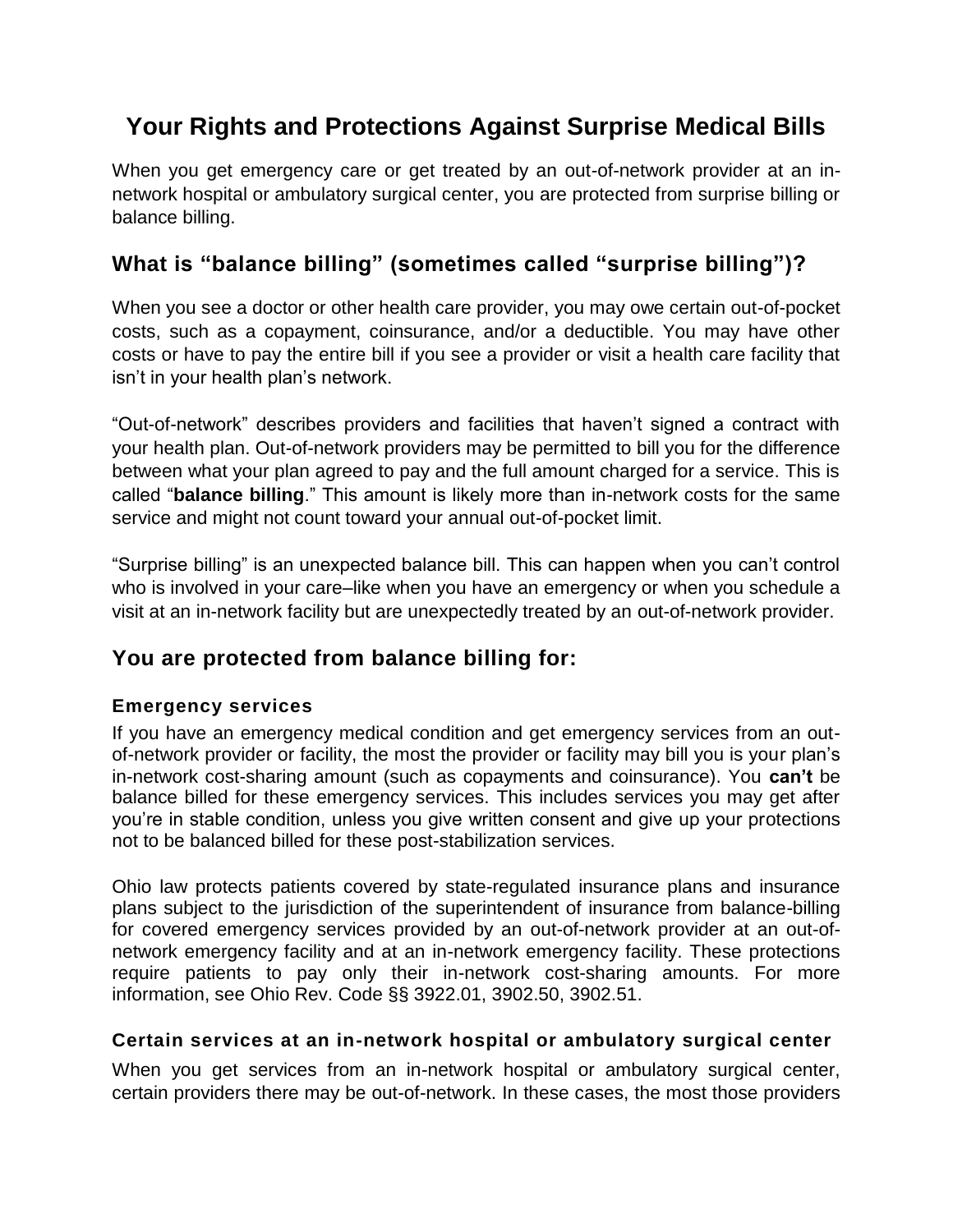may bill you is your plan's in-network cost-sharing amount. This applies to emergency medicine, anesthesia, pathology, radiology, laboratory, neonatology, assistant surgeon, hospitalist, or intensivist services. These providers can't balance bill you and may not ask you to give up your protections not to be balance billed.

If you get other services at these in-network facilities, out-of-network providers can't balance bill you, unless you give written consent and give up your protections.

### **You're never required to give up your protections from balance billing. You also aren't required to get care out-of-network. You can choose a provider or facility in your plan's network.**

Ohio law protects patients covered by state-regulated insurance plans and insurance plans subject to the jurisdiction of the superintendent of insurance from balance-billing for covered services provided by an out-of-network provider at an in-network facility if a patient did not have the ability to request an in-network provider. These protections require patients to pay only their in-network cost-sharing amounts. For all other medical services provided to a covered patient by an out-of-network provider at an in-network facility, a patient cannot be balance-billed unless the patient is informed, provided with a good faith estimate of the cost of the healthcare services, and consents. For more information, see Ohio Rev. Code §§ 3922.01, 3902.50, 3902.51.

### **When balance billing isn't allowed, you also have the following protections:**

- You are only responsible for paying your share of the cost (like the copayments, coinsurance, and deductibles that you would pay if the provider or facility was innetwork). Your health plan will pay out-of-network providers and facilities directly.
- Your health plan generally must:
	- $\circ$  Cover emergency services without requiring you to get approval for services in advance (prior authorization).
	- o Cover emergency services by out-of-network providers.
	- o Base what you owe the provider or facility (cost-sharing) on what it would pay an in-network provider or facility and show that amount in your explanation of benefits.
	- o Count any amount you pay for emergency services or out-of-network services toward your deductible and out-of-pocket limit.

#### **If you believe you've been wrongly billed**, you may contact:

 The U.S. Centers for Medicare & Medicaid Services (CMS) at **1-800-MEDICARE** (1-800-633-4227) or visit<https://www.cms.gov/nosurprises> for more information about your rights under federal law.